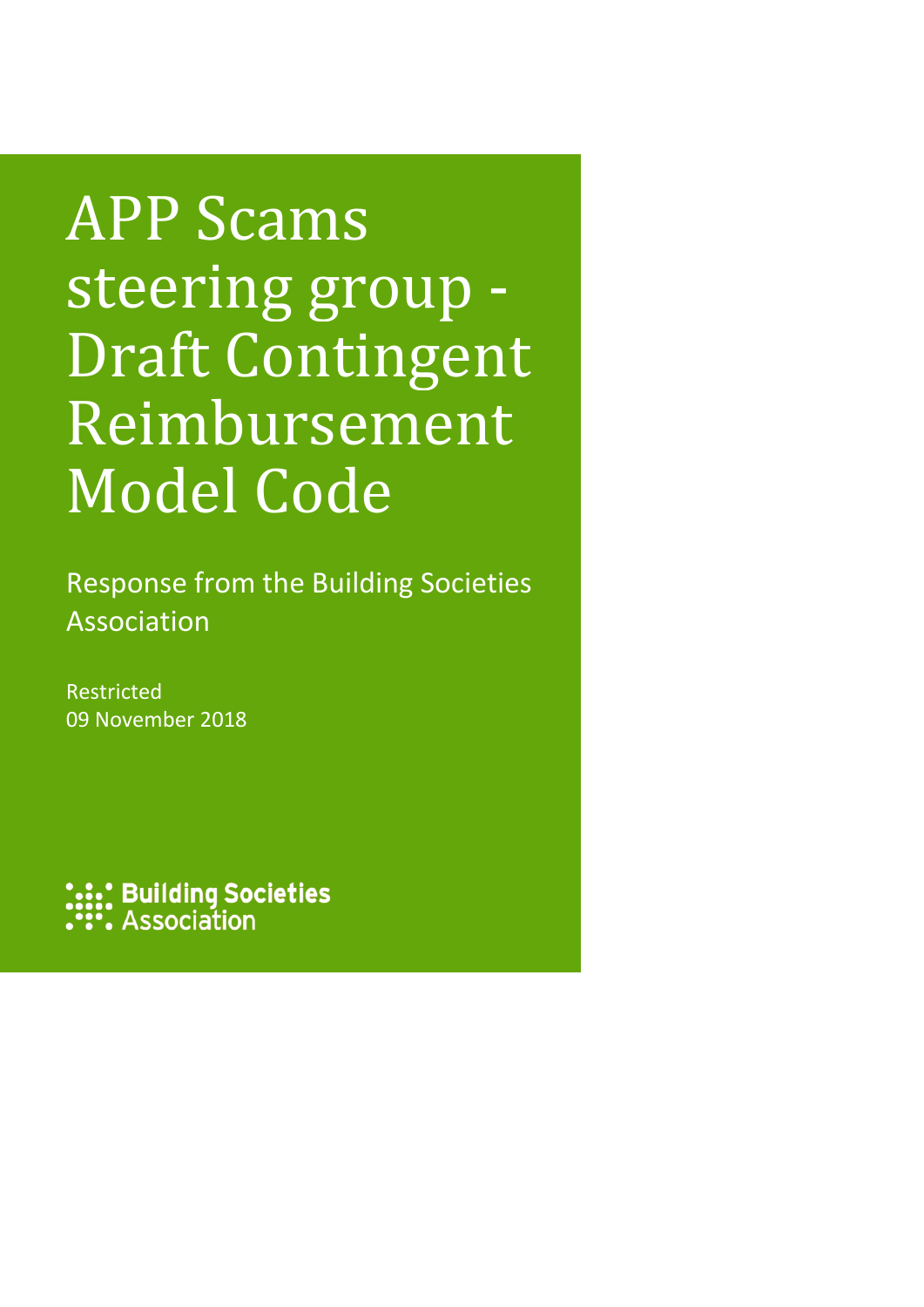Set out below is the response from the Building Societies Association (BSA) to the draft APP Fraud Contingent Reimbursement Model Code and accompanying consultation published in September 2018 by the APP Scams Steering group / Contingent Reimbursement Model (CRM) Working Party.

The Building Societies Association (BSA) represents all 43 UK building societies. Building societies have total assets of over £396 billion and, together with their subsidiaries, hold residential mortgages of over £312 billion, 23% of the total outstanding in the UK. They hold over £276 billion of retail deposits, accounting for 18% of all such deposits in the UK. Building societies account for 37% of all cash ISA balances. They employ approximately 40,000 full and part-time staff and operate through approximately 1,550 branches.

## **Summary**

- The objectives behind the draft CRM Code are sensible and desirable and have the building society sector's full support. Authorised push payment fraud (APP fraud) is a significant threat to consumers, firms and confidence in UK financial services that all stakeholders must work together to minimise.
- However, the Code's objectives have already been undermined by a dislocation between APP fraud policy and APP fraud infrastructure development that will create a 2 tier APP fraud protection environment for UK banks, building societies and their customers:
	- o Tier 1 will consist of firms with full access to Confirmation of Payee from its implementation and full access to the infrastructure supporting the UK Finance APP fraud best practice principles.
	- o Tier 2 will be those building societies, challenger banks and credit unions that will not have this access. Their customers (c.6.5 million building society customers) will be less well-protected against APP fraud.
	- o Providing the wider infrastructure that tier 2 firms need access to in order to comply with the code is not a feasible option in the short term.
	- o Tier 2 firms will be more likely to be targeted by criminals for laundering the proceeds of APP fraud once it is clear that they have fewer defences than tier 1 firms. The firms also still carry the reputational risk of public expectation to provide the same level of protection as tier 1 firms.
	- o 2 tier APP fraud protection will also have consequences for the Financial Ombudsman service in determining what is fair in APP fraud complaints.
- This is obviously not what the Code intends but tier 2 firms would be immediately noncompliant through no fault of their own if they signed up to the CRM code in current form. There is a significant risk of a large number of tier 2 firms not signing up to the Code because of their disadvantaged position (and a public explanation of why they did not sign up) undermining the launch of the Code as an effective solution to tackling APP fraud.
- The dislocation between policy and infrastructure development that has led to the situation of two tier APP fraud protection is due to the absence of representatives of firms outside of the clearing banks on the CRM Working Group and related APP fraud prevention infrastructure development programmes.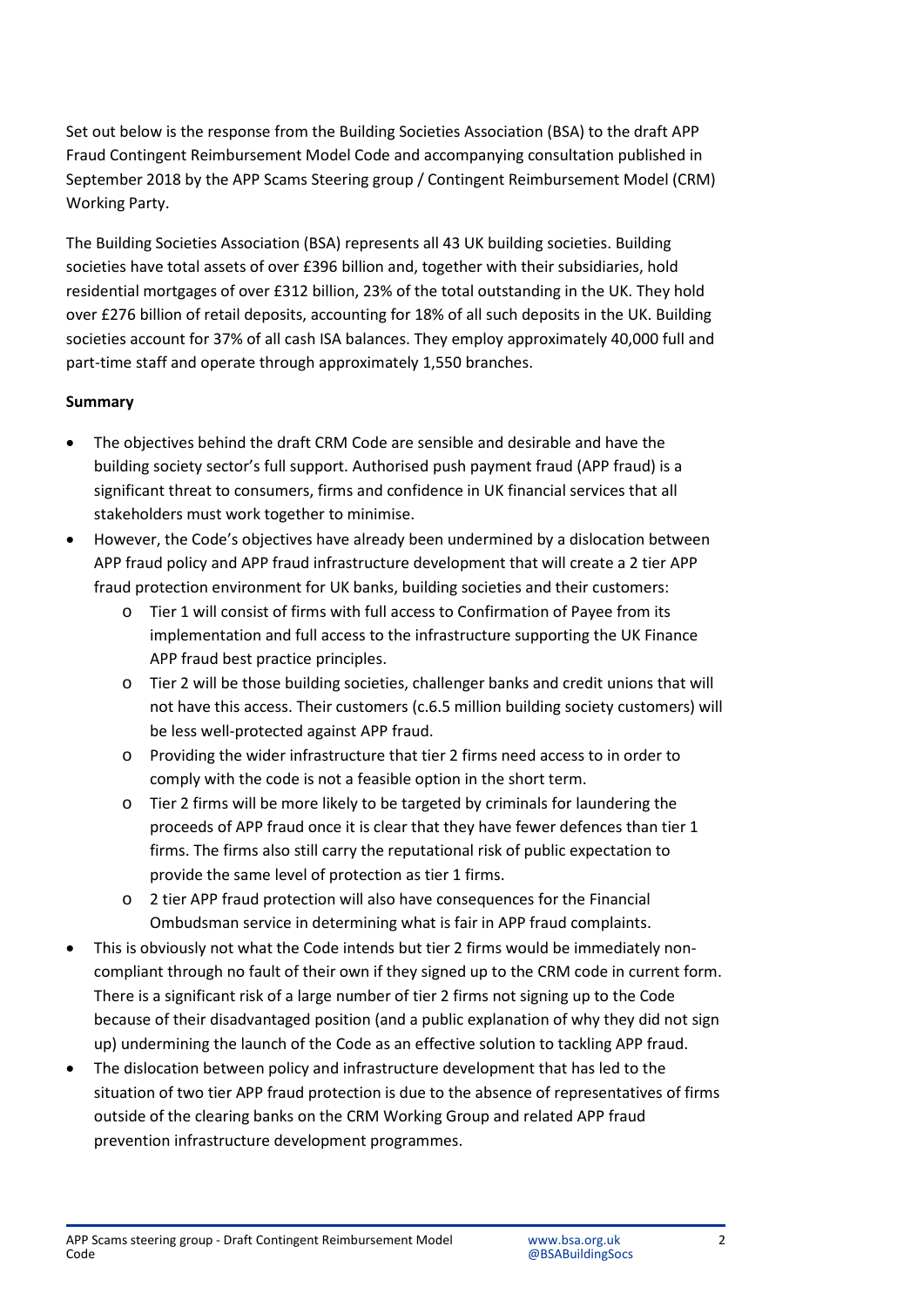- We strongly recommend that this state of affairs is addressed for the next stage of development and would like the Payment services regulator to take the lead in rebalancing representation.
- The APP Scams Steering Group needs to undertake an urgent review as to how the code can be adapted to operate within this unintended environment. The BSA and BSA members commit to working with the Steering Group and other APP fraud prevention programmes to make the CRM Code workable under the two tier APP fraud protection environment that consumers and firms will have to live with.

#### **The position of building societies**

As the code and related infrastructure delivery plans stand at the moment, most building societies would find themselves as tier 2 firms in terms of the APP fraud protection they can offer c.6.5 million customers.

Building societies certainly fit the target profile for the CRM code of "firms involved in making or receiving APP-associated payments between UK bank accounts who have control over preventing and responding to APP scams" and their customers are already being targeted for APP fraud. Our sector fully supports the objectives of the contingent reimbursement model to reduce the occurrence of APP fraud, increase customer-protection from the impact of APP fraud and minimise disruption to legitimate payment journeys. BSA Members will commit to adopting the CRM code's requirements in respect of fraud education, targeted fraud warnings and supporting fraud victims as best practice for their products and services.

However, the majority of building societies have a banking model that differs from that of a full payment services provider:

- They have no direct access to CHAPS, SWIFT and Faster Payments and use a clearing bank providing agency banking services to undertake transfers to other banks from their customers' accounts on their behalf.
- Some societies do allow transfers from internet–based savings accounts to the customer's current account but that account has to be nominated in advance and cannot be varied by the customer.
- Under current plans, firms using this banking model would not have access to the UK Finance-provided portal to report APP fraud to receiving banks or be able to offer their customers the Confirmation of Payee check – both are prerequisites for compliance with the proposed code.

Our members are considering carefully whether they should sign up for a voluntary code that they will be unable to implement in full. They are mindful of significant concerns about the customer service and reputational implications of not signing up  $-$  it is unlikely that consumer groups and other advocates of the code will be interested in reasons why some firms have to offer a lower level of APP fraud protection. They are also conscious of the implications for consumer confidence of the new code failing to meet its objectives at launch.

The position that the majority of BSA members now find themselves in is best summarised by feedback on this consultation from a BSA member: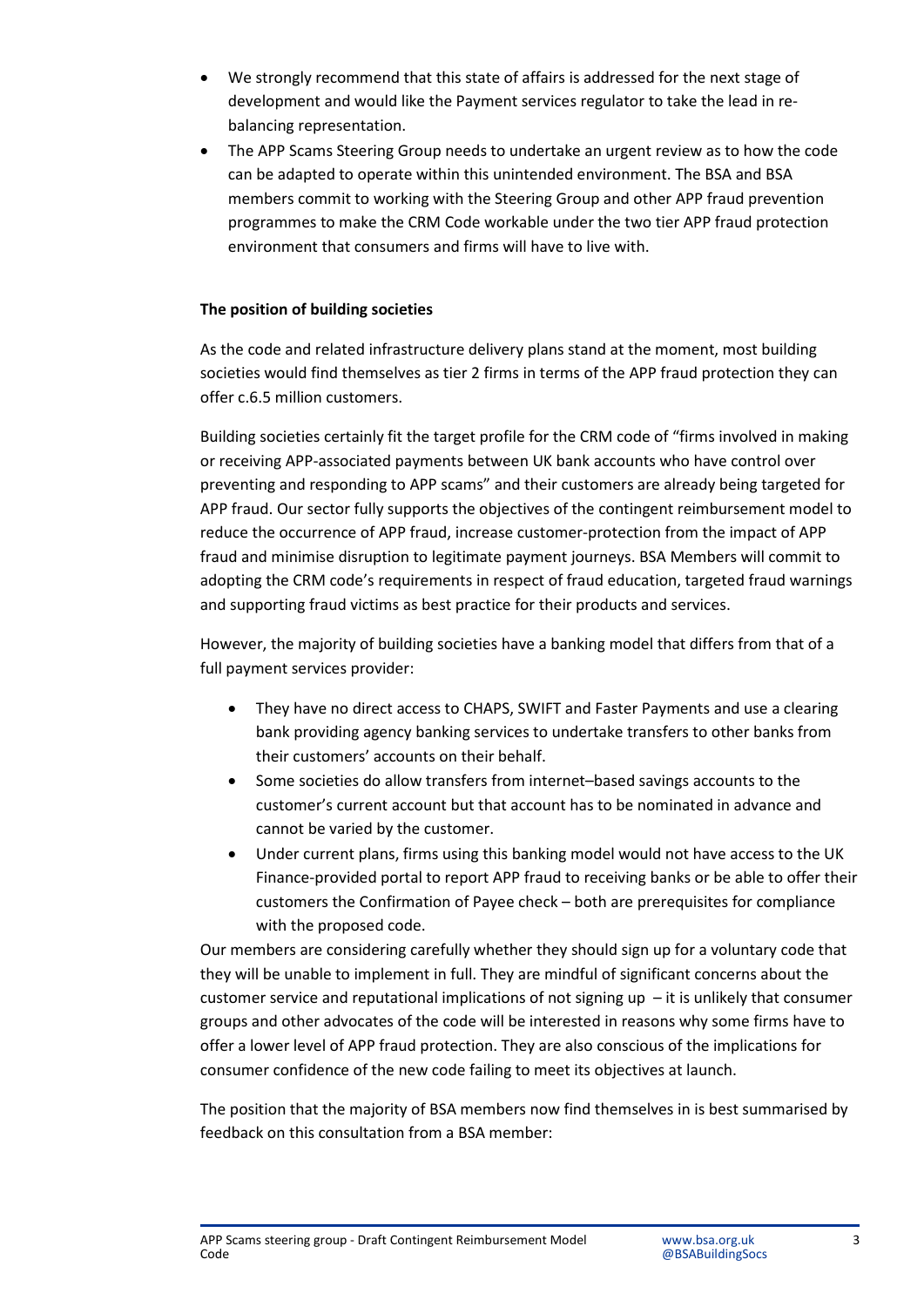*"We along with other Building Societies are at an immediate disadvantage compared to larger banking organisations because:*

- *Currently we are unable to fully participate with the Best Practice Standards as we do not have access to the UK Finance online portal (and therefore contacts) to submit APP fraud orders to the receiving banks*
- *As we do not have access to the portal we cannot receive the APP fraud notifications from the victim bank - UK Finance need to enable smaller organisations access to this facility to enable full participation.*
- *At this time, as a Building Society requiring a clearing bank, we are unaware whether we will be able to participate with the Confirmation of the Payee facility.*

*We are prepared to re-evaluate our position as and when further clarification to the above points are released and we are able to fully participate with the Best Practice Standards and Confirmation of the Payee."*

## **Current misalignment of policy and infrastructure**

## UK Finance online portal

Currently, access to the UK Finance online portal for reporting APP fraud to a receiving bank is only available for a certain level of UK Finance membership, which is above the needs of most BSA members who are also UK Finance members. It is not open to non-UK finances member such as BSA members who do not also have UK Finance membership. The result is that 41 out of 43 building societies currently do not have access to this portal and therefore could not fulfil their obligations under the proposed CRM code in full.

There is no suggestion that UK Finance have engineered this situation deliberately or that their intention is to act anti-competitively or leverage access to this portal to increase membership revenue.

The BSA is engaged with UK Finance on providing this wider access but there are significant development issues to sort out in respect of providing controlled access to their member-only website for non-members, building capacity for the portal to handle the extra capacity and the business case for this development compared to other development requirements on the UK Finance website. As of now, it is not possible to give guarantees as to when wider access will be available.

## Confirmation of Payee

Confirmation of Payee is a banking infrastructure project running alongside but not coordinated with the CRM Working Party. Its target is that all payment service providers that are participants in Faster Payments be capable of sending confirmation of payee requests and presenting the response showing the name of the account that the payment is to be made to. their customers by July 2019.

For July 2019, "Customers" – will not include agency banking customers such as building societies and there is no commitment to provide Confirmation of Payee to them other than a vague intention to address this in a "phase 2". We hope that imminent consultation by the PSR on Confirmation of Payee will provide fuller commitment.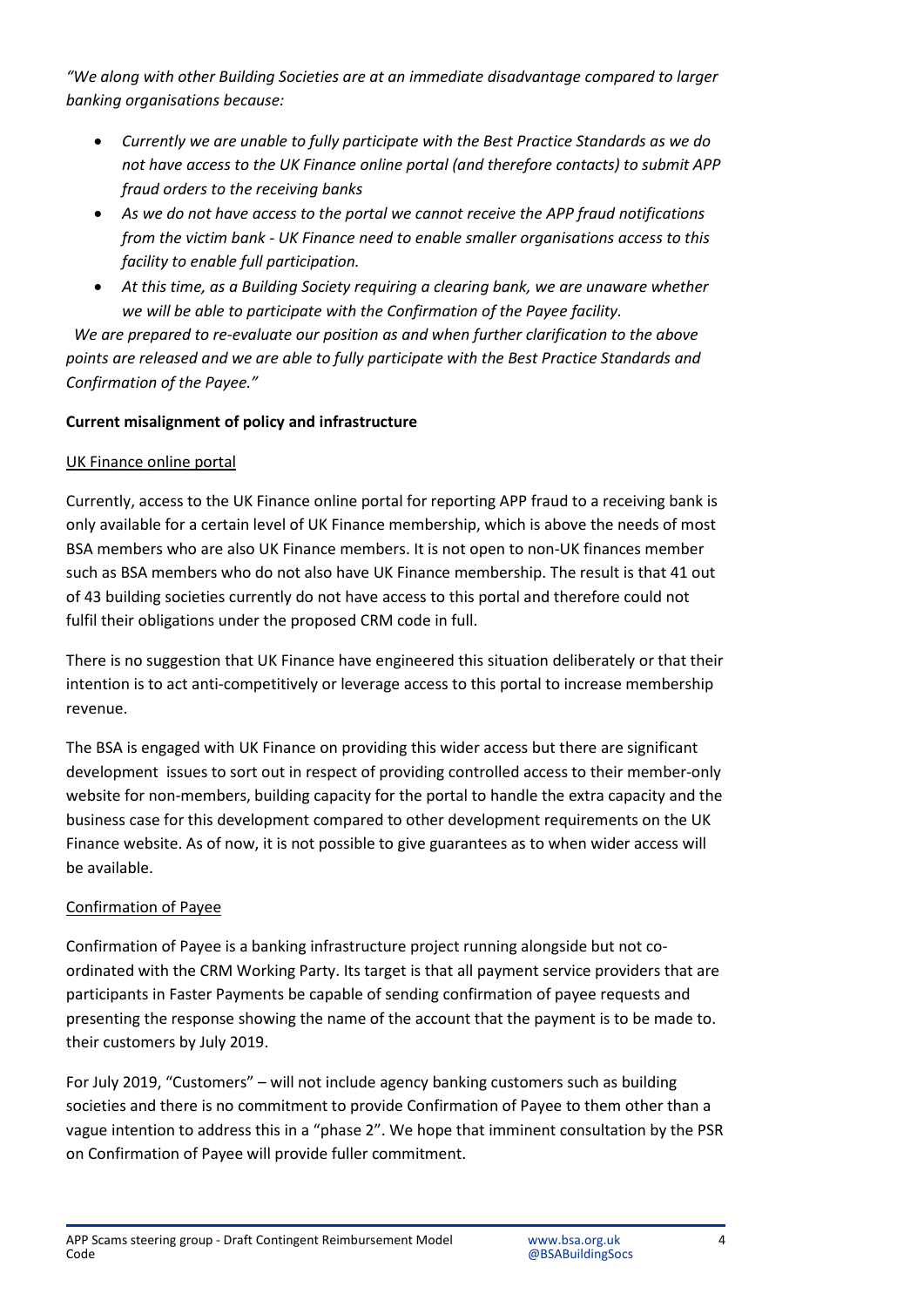Delivering Confirmation of Payee is a significant technical development programme and - even if the promise of delivery in phase 2 was confirmed - it will be some time before banks could put this facility in place for building societies and other agency customers. However, it is important that the needs of agency banking customers are locked into Confirmation of Payee delivery now.

#### **Development going forward**

The CRM Working Group needs to undertake an urgent review as to how the CRM code can be adapted to operate within an (unintended) two tier APP fraud protection environment – as the code is written now it would be impossible for tier 2 firms to be able to comply.

The dislocation between policy and infrastructure development that has led to the situation of two tier APP fraud protection has been created by a lack of consideration of the role of banks and building societies outside of the major clearing banks in preventing APP fraud created by the absence of representatives of firms outside of the clearing banks on the CRM Working Group and related APP fraud prevention infrastructure development programmes.

We strongly recommend that this state of affairs is addressed for the next stage of development, led by the Payment Services Regulator.

The BSA and its members will commit to working closely the CRM Working Group and other programmes from now on - if invited to do so - to make sure that the CRM Code is made workable for the two tier APP fraud protection environment that firms and consumers will have to live with and to close the infrastructure gap between the two tiers.

#### **Other aspects of the draft CRM Code:**

- We support general duties for firms to provide fraud education, targeted warning and victim-support for customers. BSA members will commit to adopting these as best practice in their products and services.
- We also support the proposed duties for customers and firms where firms have the necessary capability to comply – though it may be helpful for customers to understand their duties in respect of APP fraud if they were written in plainer, less legalistic language with examples provided.
- The Code's current approach to vulnerability is too wide and may have unintended consequences. In particular, the Code's proposed introduction of assessments for vulnerability to fraud risks undermines one of the basic principles of supporting consumer vulnerability in that you support customers in vulnerable circumstances without judging how they got there. Case by case assessment of whether individual victims had vulnerable circumstances which would entitle them to automatic reimbursement will make maintaining that customer's trust and willingness to highlight difficult personal circumstances much more difficult by introducing a judgemental element around their circumstances.
- We agree with the working group's position on reimbursement for no fault cases that this is a good objective in principle but there will need to be a sustainable source of funding in place back up the principle with available funds before it can be delivered on. Our preference on funding would be a contribution mechanism across all parties with an ability to prevent APP scams from occurring including  $3<sup>rd</sup>$  parties outside of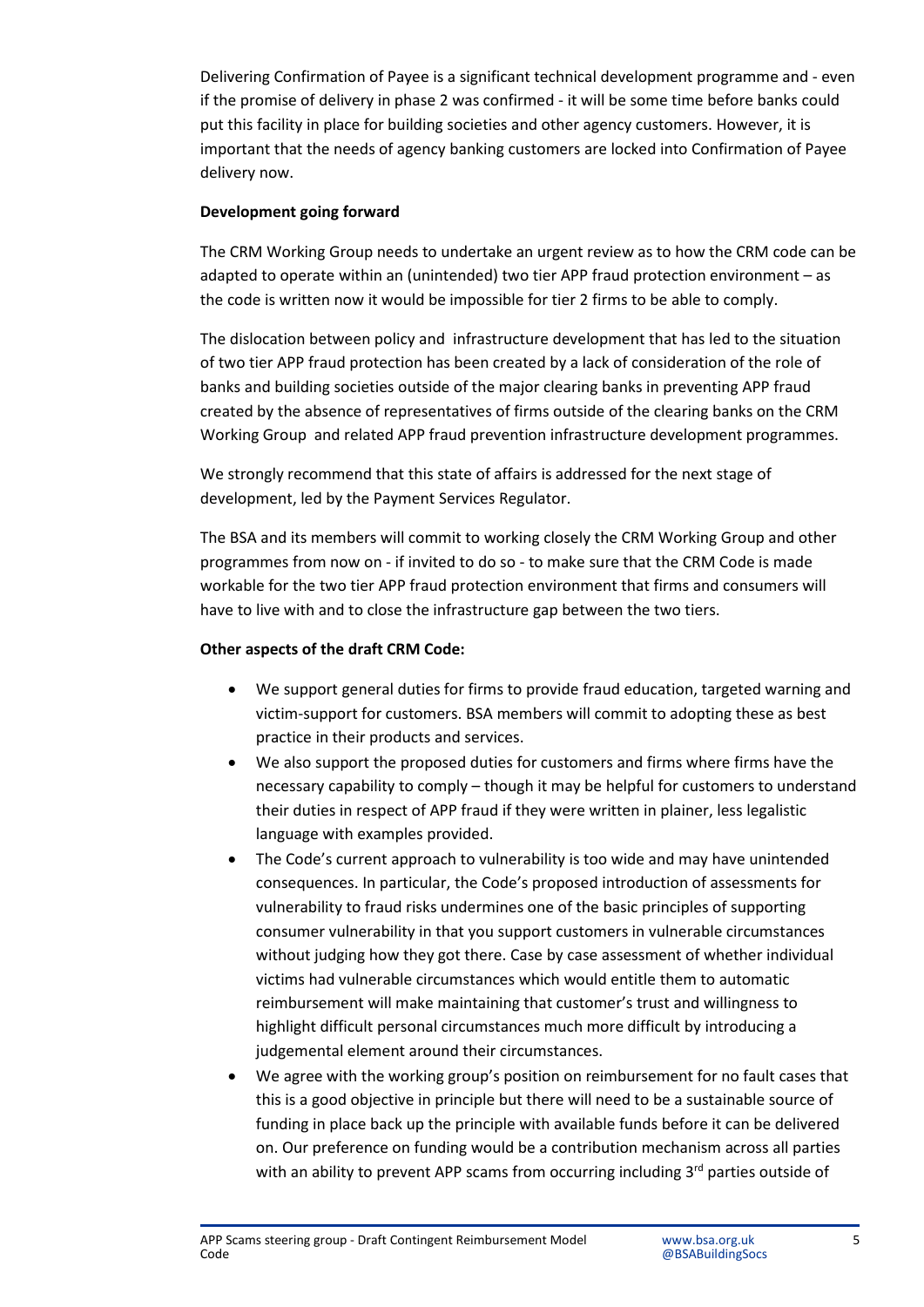financial services, including redirection of fines by the ICO and other regulators for data loss, control weaknesses, failed cyber defences etc. which have led to APP fraud and recovered proceeds of crime from APP fraud.

• The Payment Services Regulator is the body most appropriate to take on supervision of / accountability for the Code and associated programmes.

#### **Our responses to the questions highlighted in the consultation**

# *What positive and/or negative impacts do you foresee for victims of APP scams as a result of the implementation of the code? How might the negative impacts be addressed?*

Were the Code to achieve its stated objectives, UK consumers would benefit from a significant number of consumers targeted for APP fraud not becoming fraud victims and from the safety net of reimbursement of their losses in appropriate circumstances. However, we have concerns that the Code, as it stands, could inadvertently contribute to more fraud, more fraud victims, 2 tier APP fraud protection and undermine support for customers in vulnerable circumstances:

Investigation and prosecution of fraud – A likely consequence of introducing more frequent reimbursement so that fraud becomes a victimless crime is that APP fraud and other fraud will rapidly become de-prioritised by UK law enforcement when allocating already tight resources. A lower priority on fraud would be a signal to criminals that the UK is not taking fraud investigation and prosecution seriously and would lead to even more fraud being targeted at UK plc and UK consumers.

Consumer recklessness– Responses to the PSR consultation earlier in 2018 that created the working party highlighted significant concerns that the reimbursement safety net might lead to consumers becoming reckless about APP fraud risk knowing that they have the strong possibility of not suffering any loss if they have misjudged a fraudster's approach. We note that the current consultation does not address this behaviour and the risk remains. This could be dealt with by evidential standards requiring the customer to show that they were not reckless though the judgement culture that this would create would not be helpful for building consumers' trust in financial services – particularly vulnerable customers (see below).

Support for vulnerabilities - The Code's proposed introduction of assessments for vulnerability to fraud risks undermines one of the basic principles of supporting consumer vulnerability in that you support customers in vulnerable circumstances without judging how they got there. We understand the need to introduce a case by case assessment of whether individual victims had vulnerable circumstances which would entitle them to automatic reimbursement because there will be individuals who abuse this but this process will make maintaining that customer's trust and willingness to highlight difficult personal circumstances much more difficult by introducing a judgemental element around their circumstances.

Inconsistent application - So long as all institutions and customer comply with the Code and work the same, there should be no negative impact to the victims. There would be implications for consumers where the customer or institutions are difficult or incorporative. Each institution will have additional controls, reporting and training to implement.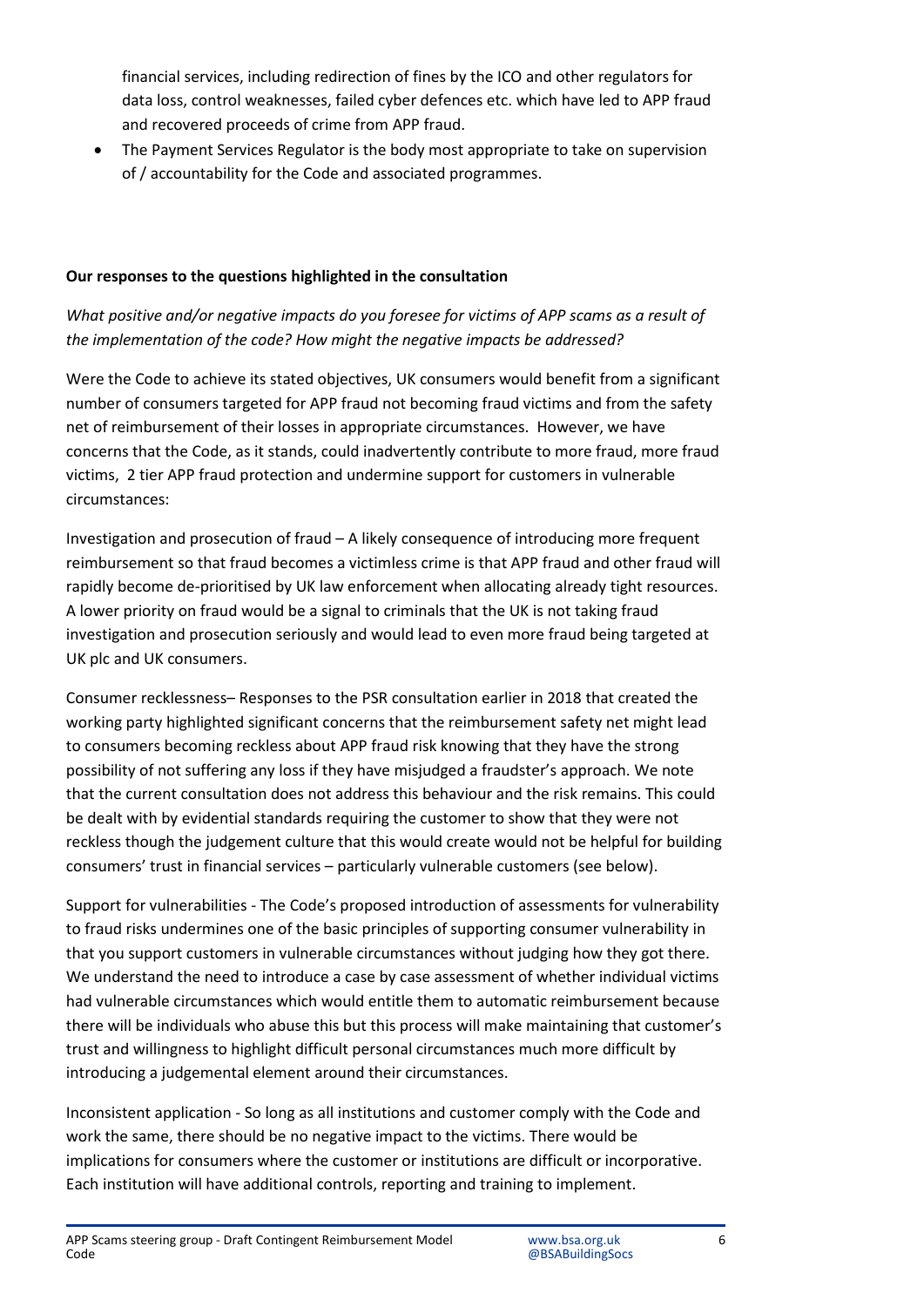Our most urgent concern is that customers of firms (and firms themselves) in tier 2 for access to fraud prevention and response measures would obviously suffer the risk of being less protected by the Code. – see below.

*What would be the positive and/or negative impact on firms (or other parties) as a result of the implementation of the code? How might the negative impacts be addressed? Are there any unintended consequences of the code, particularly those which may impact on consumers, which we should be aware of?*

In its current state, the CRM Code and associated planned APP fraud prevention and response measures will create a 2 tier APP fraud protection environment for UK banks, building societies and their customers:

- Tier 1 will consist of firms with full access to Confirmation of Payee from its implementation and full access to the infrastructure supporting the UK Finance APP fraud best practice principles.
- Tier 2 will be those banks, building societies and credit unions that will not have this access. Their customers will be less well-protected against APP fraud.
- Tier 2 firms will be more likely to be targeted by criminals for laundering the proceeds of APP fraud once it is clear that they have fewer defences than tier 1 firms. The firms also still carry the reputational risk of being expected to provide the same level of protection as tier 1 firms.
- 2 tier APP fraud protection will also have consequences for the Financial Ombudsman service in determining what is fair in APP fraud complaints. It is unfair to penalise either the customer or a tier 2 firm in this unsatisfactory situation.

This is obviously not what the Code intends but we are currently in a position where a group of firms would face the consequences of non-compliance through no fault of their own if they signed up - as providing the wider infrastructure that tier 2 firms need access to is mandatory for compliance with the Code but not a feasible option in the short term.

There is a significant risk of a large number of tier 2 firms not signing up to the Code because of their disadvantaged position (and a public explanation of why they did not sign up) undermining the launch of the code as an effective solution to tackling APP fraud.

The APP Scams Steering Group needs to undertake an urgent review as to how the Code can be adapted to operate within this unintended environment.

We assume that none of the above were intended. Our observation is that this situation has occurred because of a lack of consideration of the role of banks and building societies outside of the major clearing banks in preventing APP fraud and a lack of understanding of the importance of wide availability of key parts of the infrastructure to deliver the code – for example Confirmation of Payee. This has led to dislocation between policy and infrastructure development. Lack of representation of firms who are outside the larger clearing banks as participants in the APP Scams Steering Group has not helped with encouraging a wider industry perspective.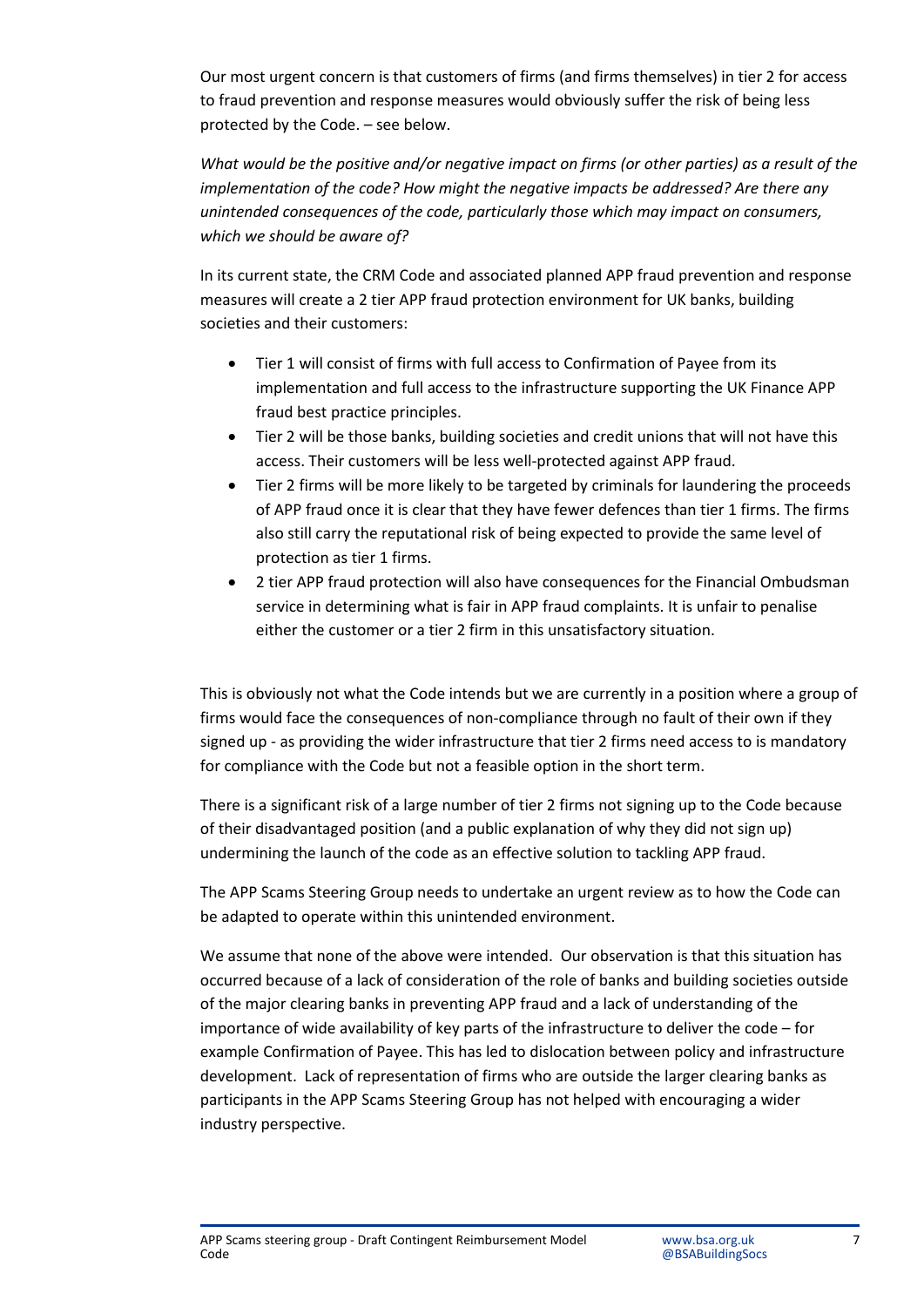The BSA and BSA members will commit to working closely with APP Scams Steering Group and other relevant APP fraud programmes from now on - if invited to do so - to make sure that the CRM code covers all banks and building society customers at risk of APP fraud effectively and consistently.

## *How should the effectiveness of the Code be measured?*

Effectiveness should be measured on delivery of the steering group's draft principles as set out in this consultation. On those terms, the code would be considered to be effective if:

- The overall level of successful APP fraud falls.
- More APP fraud victims are suitably protected from the consequences of being a victim of APP fraud.
- More consumers are aware of the nature of APP fraud and what they can do to avoid becoming victims
- Where reimbursement is appropriate, victims receive reimbursement within agreed timescales.
- All firms have access to prevention and response measures so can fully adhere to the code.
- Evidential standards prove to be realistic and workable.

It would be ineffective if:

- The level of successful APP fraud continues to rise. In particular, if numbers of repeat fraud victims increases.
- Some building societies and banks are unable to adhere fully to the code through lack of access to underpinning infrastructure.
- The code itself becomes an MO for fraud.
- The pressure for both firms and victims to prove that evidential standards have been met makes the customer relationship more adversarial and introduces a judgemental approach to customer vulnerability.

Effectiveness could also be assess through complaint numbers (the more complaints the less the code is working); focus groups and feedback from trade bodies.

## *Do you agree with the standards set out in the Standards for Firms?*

We broadly agree with the standards set for firms, with the following qualifications reflecting the different levels of access to the infrastructure underpinning the Code and circumstances of a current account provider and a savings account provider:

SF1, (1), a – Firms who offer savings products only will not have the same granularity of transaction data that current account providers have so customer behaviour analytics will be less effective in identifying payments that are at higher risk of APP fraud.

SF1, (3) & SF2 (2) – There is no certainty when Confirmation of Payee will be available to building societies and smaller banks who rely on an agency bank to provide money transmission services to their customers.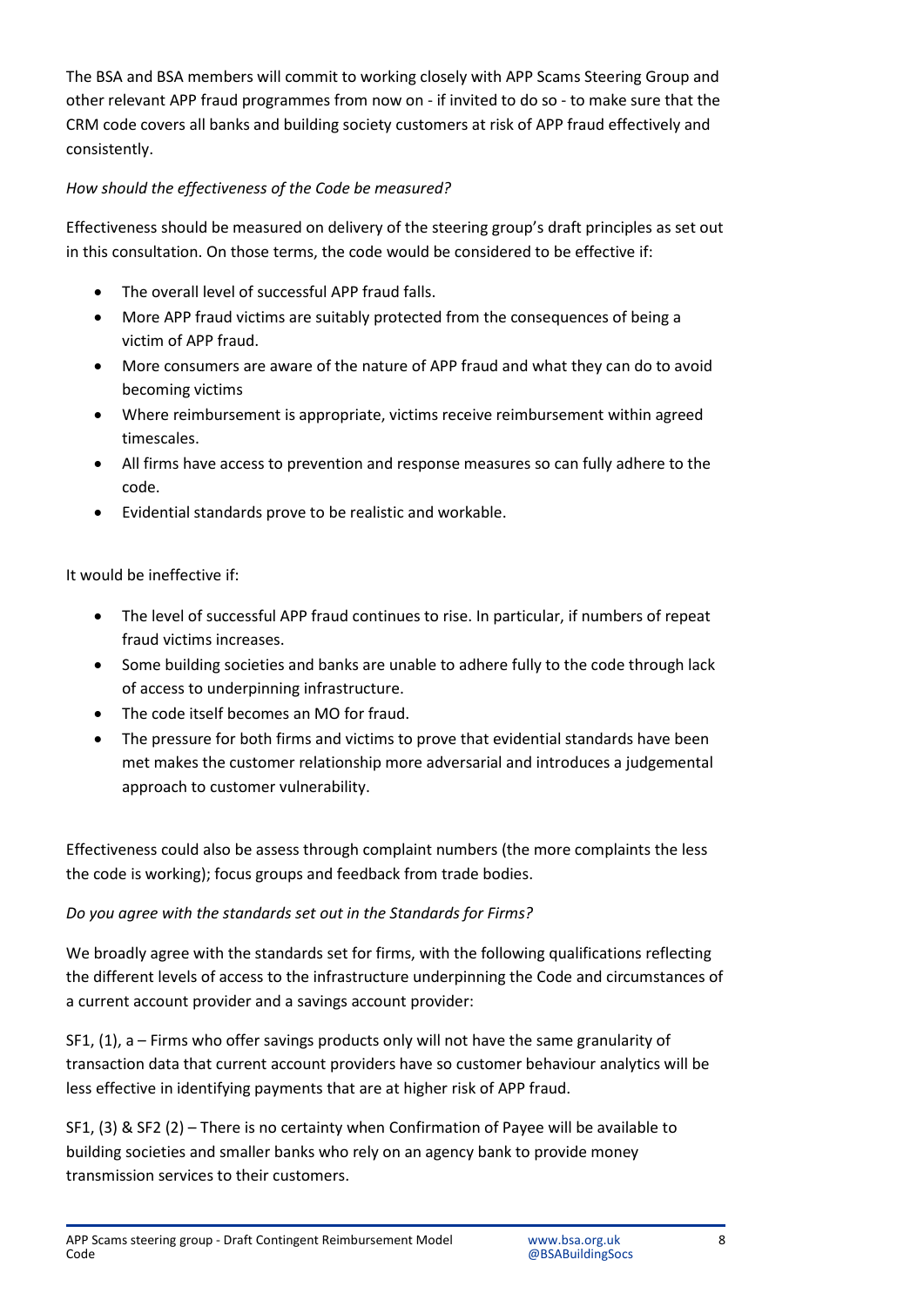SF1, (6) & SF2, (4) – Notifying receiving firms when an APP fraud is reported using the UK Finance best practice standard requires access to the relevant UK Finance Portal. At present access is only available to full members of UK Finance, which means that 41 of 43 building societies (credit unions also) do not have access to this facility and so would be unable to comply with this requirement.

The implications for firms not meeting these standards need to be reconsidered for those firms who don't have access to the APP fraud prevention infrastructure required for compliance with the above.

*We welcome views on whether the provision that firms can consider whether compliance would have helped prevent the APP scam may result in unintended consequences – for example, whether this may enable firms to avoid reimbursing eligible victims. We welcome views on how these provisions (R2(1)(a) and (b)) might apply in a scenario where none of the parties have met their levels of care.*

Our members feel that a level playing field is required so that the customer cannot claim off both institutions. It would be useful to have central contacts so that firms can discuss common cases.

*We welcome views on how these provisions (R2(1)(a) and (b)) might apply in a scenario where none of the parties have met their levels of care.*

Under current plans for the roll out of Confirmation of Payee it is not known when every firm will have Confirmation of Payee capability - the provision R2(1)b should not apply where the firm has not been given that capability.

We find it hard to envision a scenario where a firm has failed to provide an effective warning and the customer has then failed to act on it. The customer can't fail to act on a warning that hasn't been made. Our members suggest that it would be useful to have some examples of when this could apply. The Society feels where evidence shows all parties have not met the level of care, a 3 way split could be applied.

*We welcome views on how these provisions (R2(1)(a) and (b)) might apply in a scenario where none of the parties have met their levels of care.*

Under current plans for the roll out of Confirmation of Payee it is not known when every firm will have Confirmation of payee capability - the provision R2(1)b should not apply where the firm has not been given that capability.

We find it hard to envision a scenario where a firm has failed to provide an effective warning and the customer has then failed to act on it. The customer can't fail to act on a warning that hasn't been made.

*Do you agree with the steps customers should take to protect themselves?*

We agree that the customer should take responsibility for failure to spot APP fraud when they have received clear warnings or advice that they are at risk on a particular transaction. We propose amending the list of warnings in R2(1) to include:

• Warning given by the firm's staff at a branch counter or by telephone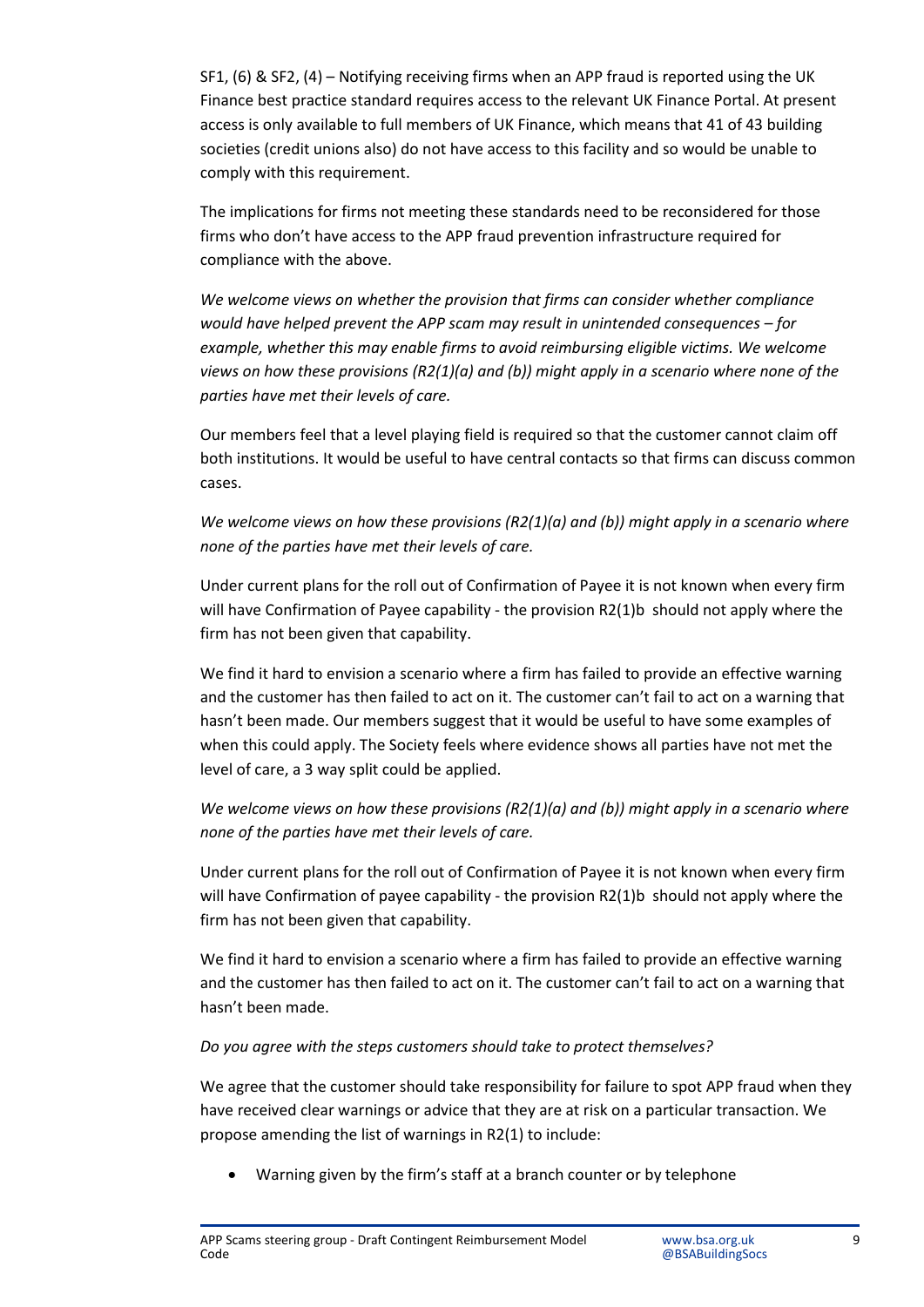Warnings given to the customer by  $3<sup>rd</sup>$  parties with whom the customer has a relationship who had warned the customer that they had been victims to cyber attack, data loss etc. and so the customer was at risk of fraudsters using their name.

Feedback from members is that with each case, the whole scenario needs to be reviewed. For example, where firms have provided a high amount of information and education to customers about these scams, the customer should bear some of the responsibility. Vulnerable customers should also be treated carefully and be made aware when they might have been scammed for their protection

As an observation, much of the language used in this section of the Code is very legalistic – for example "recklessly sharing access ", "failure to take reasonable steps" and "not acted openly and honestly". It would be helpful to both customers and firms to set out the customer's duty to protect themselves in plainer language and to include case study examples of what these terms mean.

# *Do you agree with the suggested approach to customers vulnerable to APP scams? In particular, might there be unintended consequences to the approach? Are there sufficient incentives for firms to provide extra protections?*

We strongly support the principle that a customer in vulnerable circumstances who is less able to protect themselves against APP fraud in the manner outlined in section R2 of the Code should not be barred from receiving reimbursement because of those circumstances. We also agree that it is right for firms to have to assess cases individually and solely in the context of vulnerability to a particular incident of APP fraud. However, there is concern that vulnerability is being applied too widely:

- Where customers are repeat victims of APP fraud, where do you draw the line between vulnerability and recklessness – not all types of vulnerable circumstances justify a customer not following warnings or past experience?
- What is the relevance of vulnerability in cases where the customer is acting logically and responsibly by responding to a legitimate request to pay monies due to a known third party that are then diverted by fraudsters?
- Requiring firms to reimburse customers whether or not the firm knew of their particular vulnerable circumstances at the time is not an approach that is fair to both the firm and the customer and has the potential to open firms to claims of retrospective consumer vulnerability by individuals, unscrupulous families or claims management companies.
- Assessing the non-financial impact of an APP fraud on a particular fraud victim requires financial services firms to act as medical experts - which is an inappropriate requirement on these employees.

In terms of unintended consequences, our major concern is that this approach pushes firms to become more intrusive and interventionist with their customers and to assess vulnerability on a judgemental and legalistic basis and make value judgements on how they think the customer should have behaved. For example, the test of whether it would be "reasonable to expect the customer to have protected themselves, at the time of becoming a victim of an APP fraud,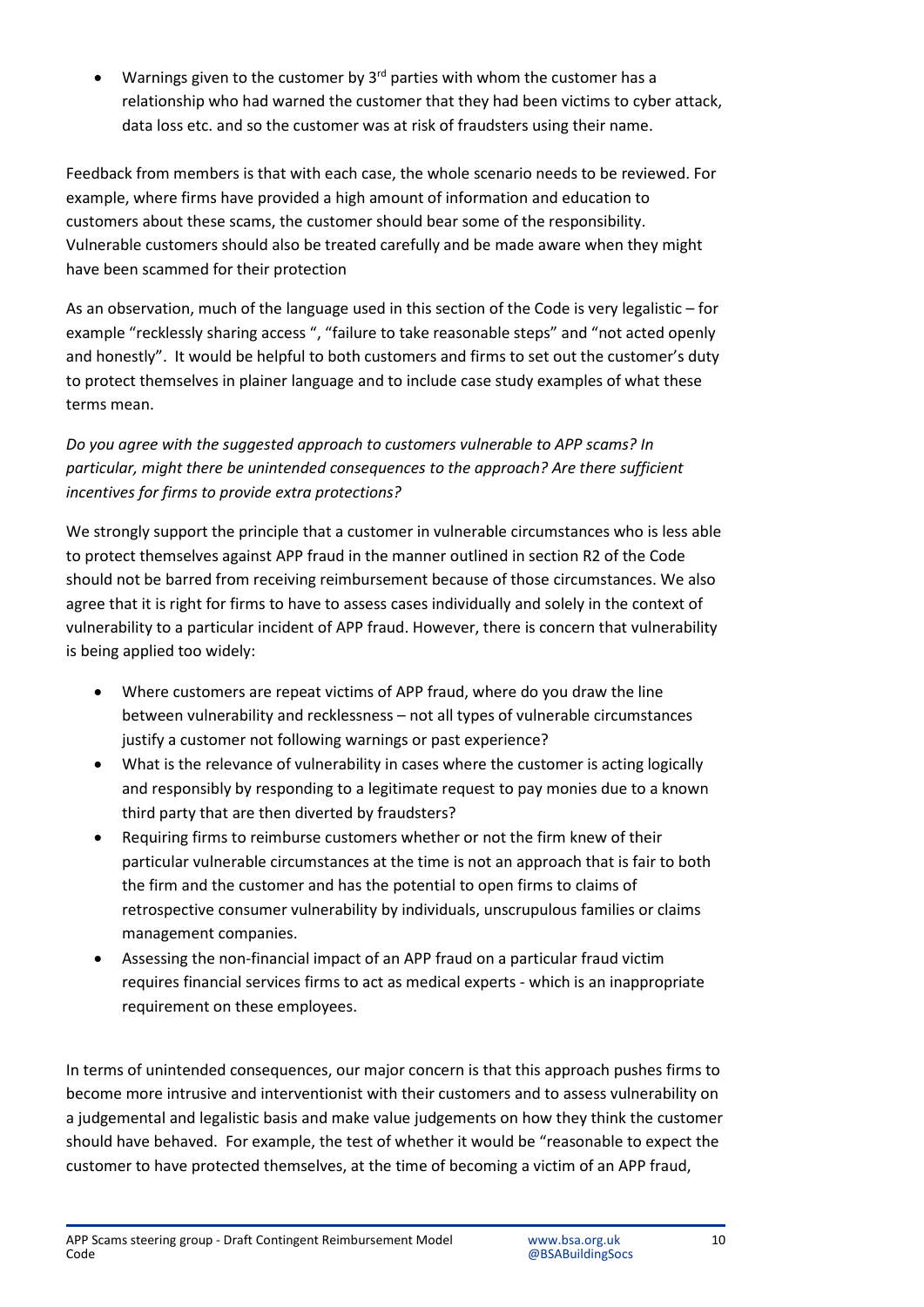against that particular APP fraud to the extent of the impact they suffered" is difficult to assess without an intrusive review of the customer's personal circumstance and their handling of the payment journey.

This is a significant move away from the basics of good customer support as highlighted in the FCA's Occasional Paper *"Consumer vulnerability"* and other codes of practice where an environment where customers with problems feel comfortable about raising them without being judged on how they came to be there is key. There will be severe pressure on trust between firms and customers in circumstances where keeping the customers' trust is key to supporting them through them.

#### *Do you agree with the timeframe for notifying customers on the reimbursement decision?*

We believe this proposal to be reasonable but the timeframe should be kept under review to ensure that it fits with real life administration of the Code. Members feel that the customer must also report the scam in a reasonable timeframe and that there should be a maximum period of which the customer must report the fraud by. The customer must respond to any requests for additional information promptly.

## *Please provide feedback on the measures and tools in this Annex, and whether there any other measures or tools that should be included?*

As we have previously noted we are concerned that not every building society or bank has access to Confirmation of Payee and the infrastructure required for best practice standards for responding to APP fraud – which makes them vulnerable to being particularly targeted for fraud and at a competitive disadvantage in offering fraud protection against those who do. We suspect that there will be a similar disparity of access for Network-level transaction data analytics and Economic crime information sharing.

We would like confirmation of plans to ensure appropriate access for all firms to all of the fraud prevention and response tools outlined within the Annex to the Code.

# *Do you agree that all customers meeting their requisite level of care should be reimbursed, regardless of the actions of the firms involved?*

We agree in principle – though this premise needs to be kept under review for evidence that this is making customers reckless to fraud risk. We also support the position taken in this consultation that there will need to be a sustainable pool of funding for no fault reimbursement to back up the principle with available funds before it can be delivered on.

It also needs to be clear to consumers that reimbursement under the Code is for monies lost to fraudsters only – falling victim to high-pressure sales tactics from legitimate firms, unwise spending decisions and buyer / seller disputes are not APP fraud and there should be no entitlement to reimbursement from funds reserved for APP fraud reimbursement in these circumstances.

*Do you agree that the sending firm should administer any such reimbursement, but should not be directly liable for the cost of the refund if it has met its own standard of care*?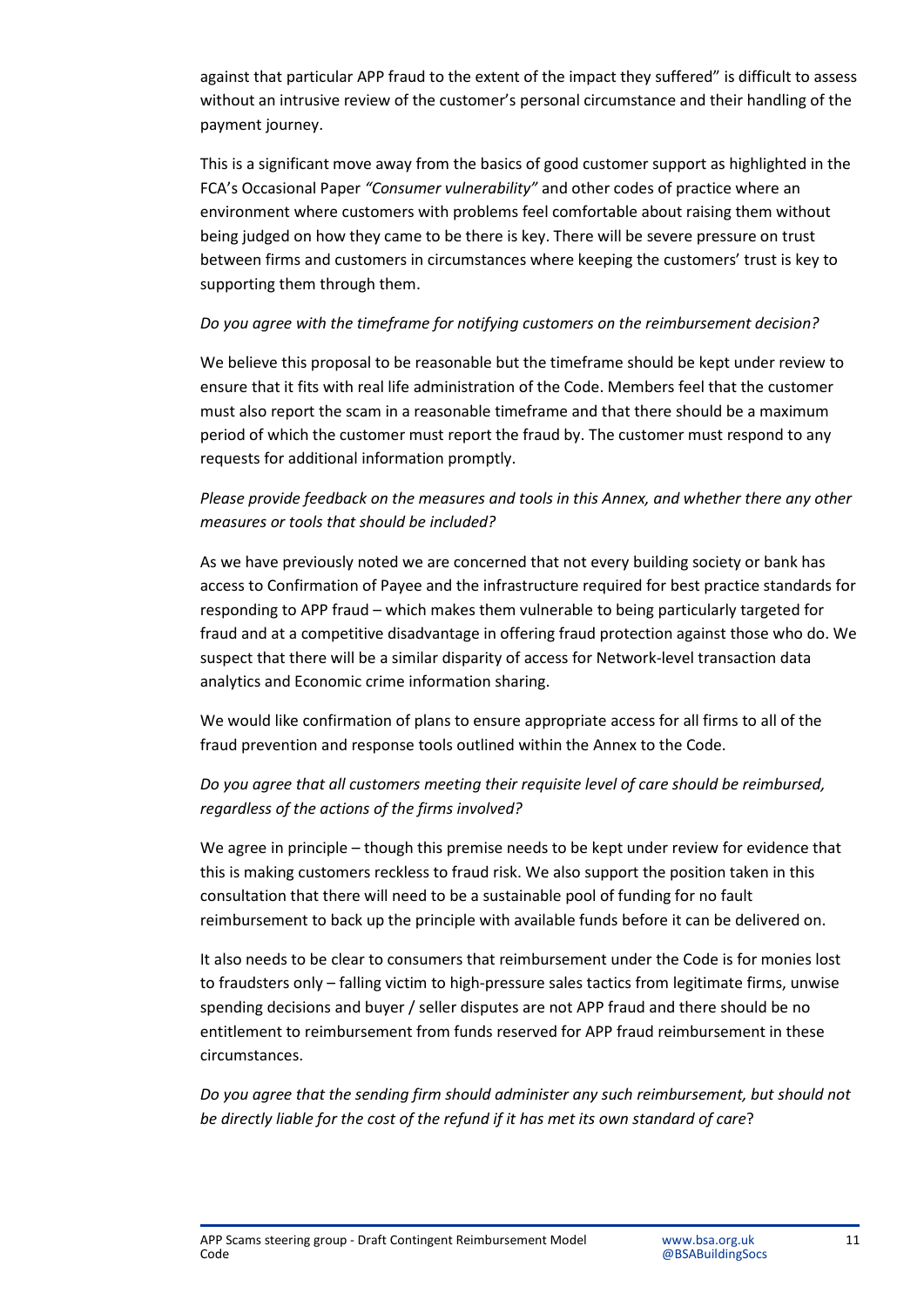We agree that the sending bank should not be directly liable for the cost of no fault reimbursement if it has met its own standard of care – though the above statement does imply that the sending bank has some indirect liability. We would like clarification on what the consultation's authors believe any indirect liability to be.

We also agree for the sake of simplicity and delivering a quick outcome for the customer that the sending firm should administer any no fault reimbursement where the transfer is between two Payment Services providers (PSPs,) subject to confirmation of the source of funding for these payments. However, in the building society context, this is not the usual chain of events - most building societies and smaller banks provide facilities for CHAPS transfers from a customer's savings account to a 3rd party's account with the CHAPS transfer being administered by the society's own bank. In this scenario,

In these circumstances, we would like confirmation of who should be treated as the "sending firm" - the building society where the transferred funds were taken from or the bank that provided the CHAPS facilities to make the transfer?

# *What is your view on the merits of the funding options outlined in paragraph 4.6? What other funding options might the working group consider?*

Any funding model must take into account that PSPs and customers are not always the only parties to an APP fraud and sometimes 3rd parties can enable the fraud to take place through their failure or negligence. Often, action or lack of action by a non-bank third party is the key to the fraudster's ability to convince the customer to authorise the fraud and they should face primary liability for compensating their customer (the PSR used an example of a firm of solicitors whose lax cyber-defences created the opportunity for APP fraud).

In such cases, it should not be the role of the financial services industry to subsidise failure in other sectors nor will regulators' objective of incentivising better anti-fraud practice in future be met if non-bank parties do not have the same incentives as PSPs to improve poor anticrime defences.

Therefore, our preference would be a contribution mechanism across all parties with an ability to prevent APP scams from occurring (option a), including redirection of fines by the ICO and other regulators for data loss, control weaknesses, failed cyber defences etc. that enabled fraud. We would also advocate diversion of recovered proceeds of crime from APP fraud to contribute to funding "no fault" reimbursement, particularly where the affected fraud victims have already been compensated under the APP Code arrangements. Fines to banks in shared blame scenarios (option e) could also feed into this fund – but only if the Code was re-drafted to account for two tier APP fraud protection.

# *How can firms and customers both demonstrate they have met the expectations and followed the standards in the code?*

As discussed previously, we are concerned that use of evidential standards for firms and consumers – particularly in respect of vulnerability will pushes firms to become more intrusive and interventionist with their customers and to have to assess their conduct on a judgemental and legalistic basis that will make the future customer relationship much more difficult. Plainer, less legalistic language might help make this process less intimidating for both parties.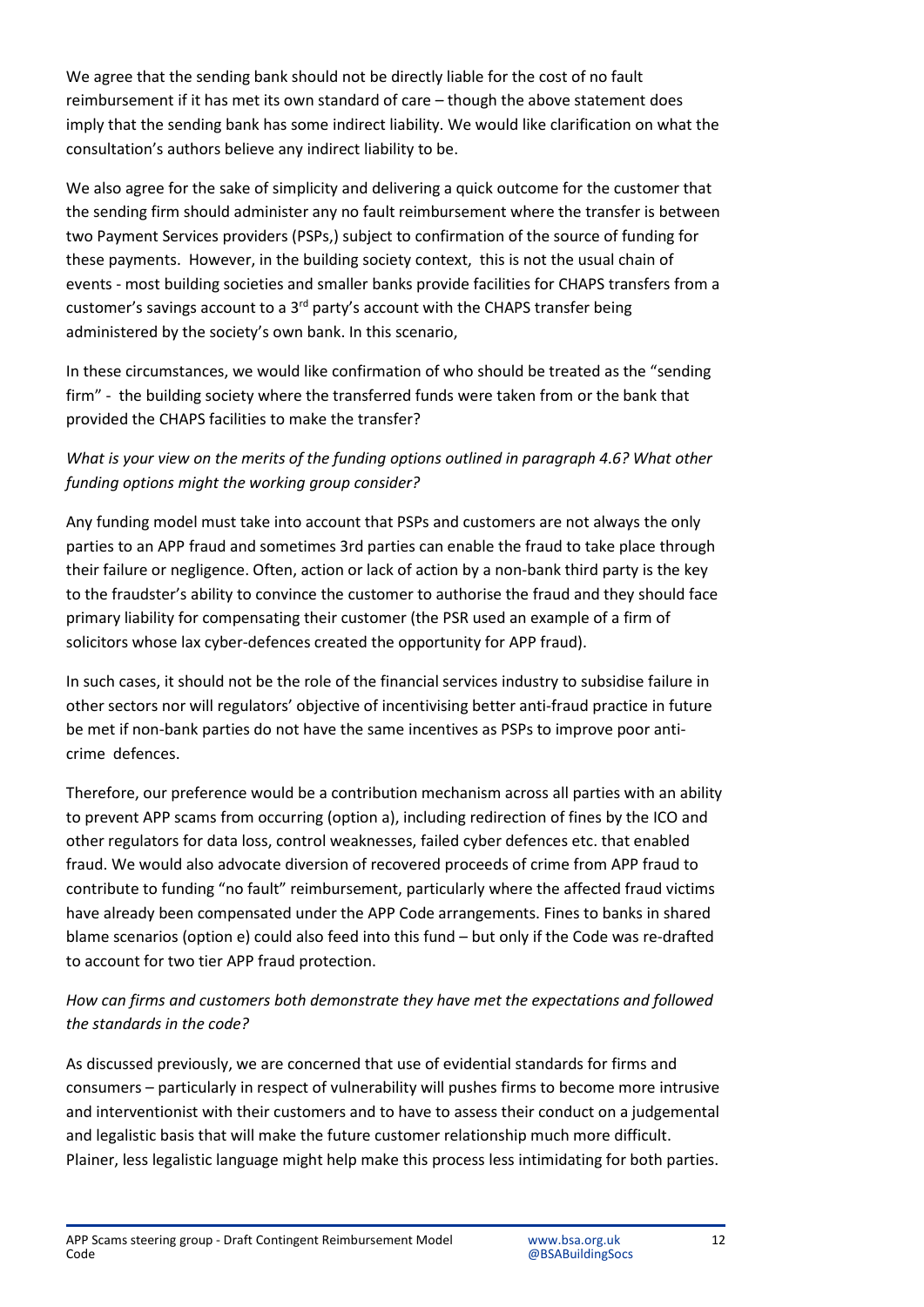#### *Do you agree with the issues the evidential approach working group will consider?*

We agree – particularly with the objective that evidential standards should be reasonable and fair to all parties involved in the scam.

## *Do you recommend any other issues are considered by the evidential approach working group which are not set out above?*

As (unintended) two tier APP fraud protection is going to be a with us for some time, the Evidential Approach working group will have to consider the issue of different evidential standards for tier 2 firms so that their requisite level of care aligns with their lack of access to APP fraud prevention infrastructure.

Members also recommend that the payee firm evidences any CDD taken. There should also be evidence in regards any ongoing payments to further institutions.

*How should vulnerability be evidenced in the APP scam assessment balancing customer privacy and care with the intent of evidential standards?*

All assessment of vulnerability in the context of vulnerability to an APP fraud should treated as the customer's sensitive personal data and be conducted and recorded according to the consumer privacy requirements of the General Data Protection Regulation.

There does need to be a debate on how much of the information collected is shared with other institutions subsequently – for example aggregation services and open banking product providers – though this is not an issue just for APP fraud.

#### *Please provide views on which body would be appropriate to govern the code.*

The Payment Services Regulator (PSR) would be the most appropriate body to govern the code, given its existing position as a regulator and statutory objectives.

- The current dislocation between policy and infrastructure delivery for APP fraud prevention appears to have occurred because there was no effective central body overseeing APP fraud prevention development in the round – this situation needs to be remedied from now on. The PSR with its objective "to ensure that payment systems are operated and developed in a way that considers and promotes the interests of all the businesses and consumers that use them" is the natural body to take on formal responsibility for proper co-ordination of policy and infrastructure.
- The complexity of the evidential and dispute resolution arrangements that the code will need to have in place means that a regulator's authority is needed to oversee the mechanisms behind the code.
- The code needs a governing body with sufficient authority to deliver a level playing field of access to fraud prevention / response tools.
- As the code touches on two very significant public policy issues in financial crime and consumer protection it is important that the overseeing body has clear accountability to the supervisory authorities for the UK economy and to Parliament - which the PSR already has.
- The PSR is already established so there would be no additional set up costs required.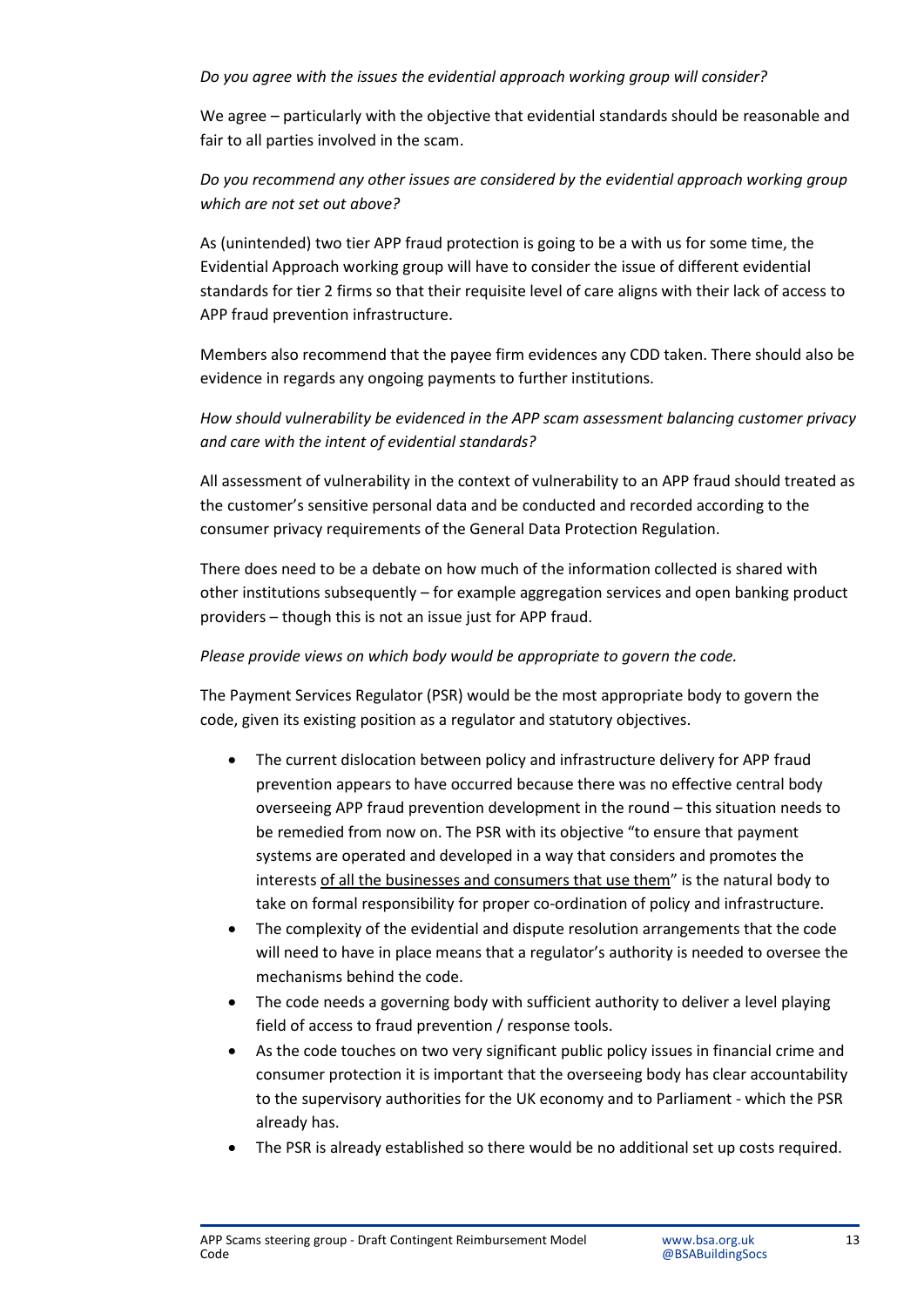We agree that it would be inappropriate for UK Finance to become the Code's governing body as there is a potential conflict of interest with their core role of promoting the interest of its members. For the same reason, creating a governing body out of the membership of the working group would also be inappropriate because many of the groups involved are also advocates for a particular agenda or interest group. There is no conflict of interest in the PSR assuming this role.

## *Is a simple 50:50 apportionment for shared blame between firms appropriate? If not, what is a sensible alternative?*

A 50:50 apportionment of reimbursement between two PSPs at fault is a reasonable start point position in terms of simplicity and a quicker result for the fraud victim But, this should be kept under review.

*Would the ADR principles as adopted by Open Banking in section 7 of its Dispute Management System Code of Best Practice be an appropriate arbitration process for the Code? What issues or risks do we need to consider when designing a dispute mechanism?*

Our members believe these principles are appropriate – subject to being adapted to handle two tier APP fraud protection. However, as regards Open Banking itself, there are some concerns: How easy would this information be access; would it be by a fee; would it be by a 3rd party provider (e.g. CIFAS, not all institutions are members of); who would be to blame if the information was hacked or the system was down?

#### **Other questions and comments on this consultation from BSA members**

**Section 4.8:** Once the mechanism is created, there will need to be a process in place to reassess the ongoing funding, based on the amount remaining and the reimbursement decisions made. It is likely, therefore, that the contribution levels would change periodically and we would hope that they would reduce over time as the improved levels of care reduce APP scams. How would a small firm budget for these regular changes in costs and possible changes?

**Section 4.9:** *Until a funding mechanism is identified, customers might not be reimbursed in the scenario where all parties have net their expected level of care under the code. Once the funding mechanism has been agreed, whether it is legally and practically possible for customers to claim from that mechanism for 'no blame' cases occurring during the consultation period will be considered. However, this may result in 'no-blame' victims of APP scams occurring during the consultation period not receiving reimbursement.* Will this result in customers – possibly assisted by CMCs - complaining and reopening old cases which were addressed before the code?

**Table 2 in Annex** *– Credit Flags: Individuals can be registered as not having capacity and a flag placed on their account. With this flag, if credit is applied for in their name, it will be refused and a notification delivered to the person who registered the individual.* How will banks share this information? Is this compliant under GDPR?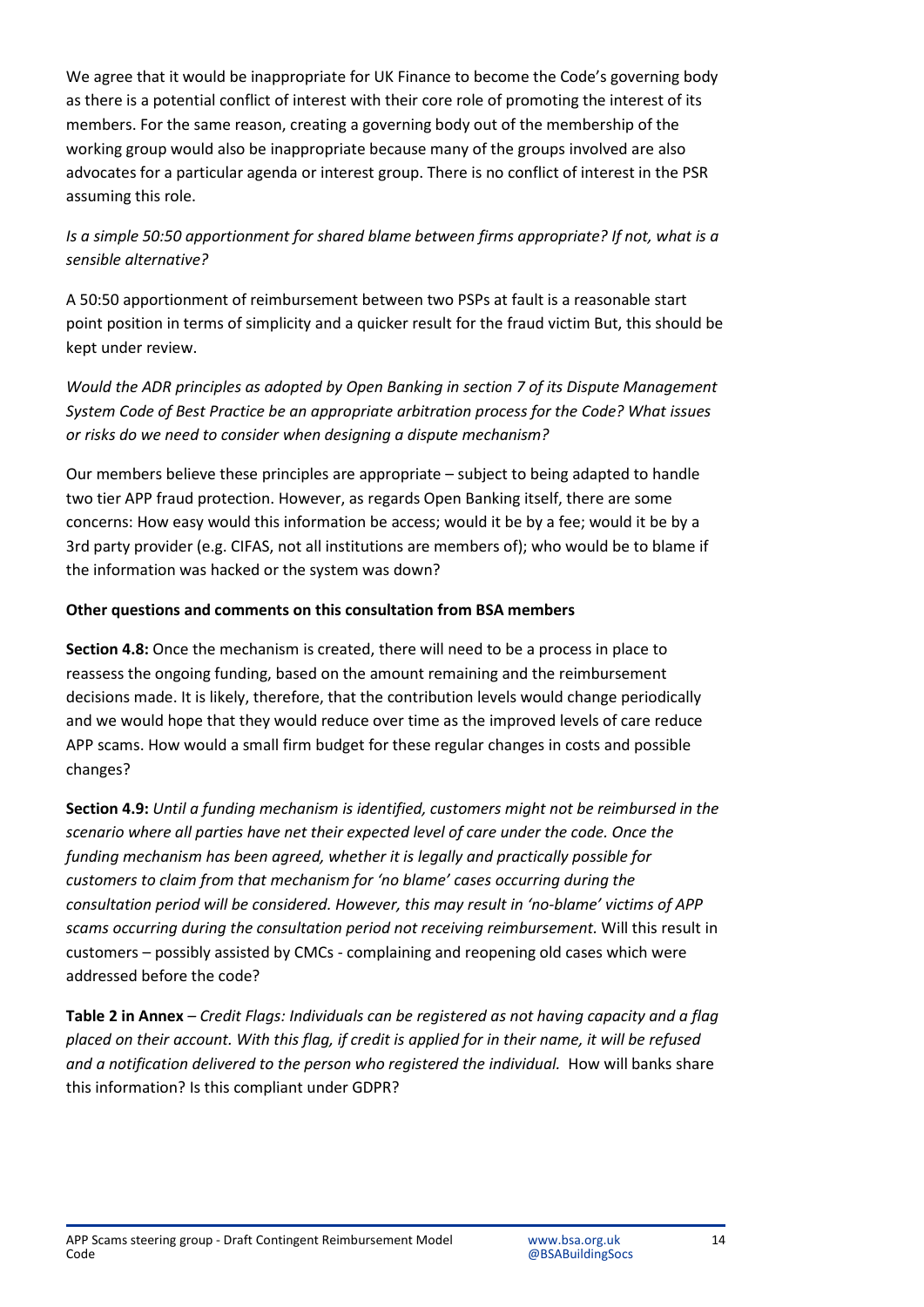**Table 3 in Annex –** *Current practice on APP fraud statistics. App fraud statistics ae collected and provided on a monthly basis to UK Finance who in turn, publishes these on a 6 monthly basis.* No all firms are UK Finance members. There is the possibility of double reporting where the fraud involved a transfer of funds from a savings account to a current account before the final payment to the fraudster.

**Other** - What will be the timescales the customer has to report the fraud by? We suggest 24 hours. What is to happen if they reported it 12 months later? This would be unrealistic for a firm to investigate.

What if the customer has just forgotten what they paid for or what if it is a dispute between the customer and the payee?

How will reimbursement happen; would it be different for each institution? If an invoice is sent, how quickly is this to be paid? What happens if one institution claims to have lost it after being chased? There may be difficulties in making firms pay their share.

If one institution is slow at responding to queries or lose information, what are the next steps which can take place by the other institution who have the victim waiting?